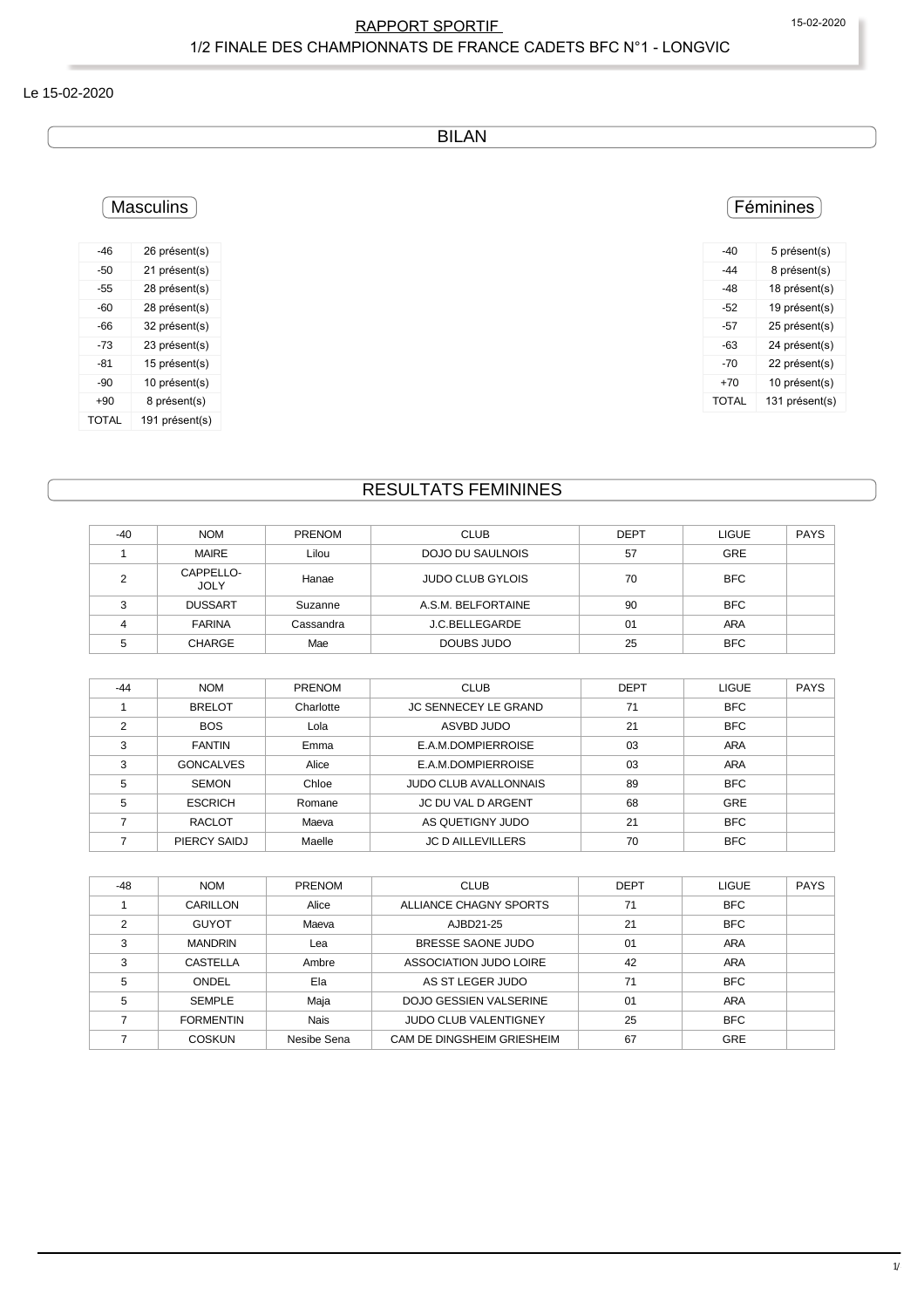#### RAPPORT SPORTIF 1/2 FINALE DES CHAMPIONNATS DE FRANCE CADETS BFC N°1 - LONGVIC

|       |                   |               | <b>CLUB</b>                    |             |              |             |
|-------|-------------------|---------------|--------------------------------|-------------|--------------|-------------|
| $-52$ | <b>NOM</b>        | <b>PRENOM</b> |                                | <b>DEPT</b> | <b>LIGUE</b> | <b>PAYS</b> |
|       | <b>GAUDET</b>     | Nastasia      | <b>JUDO CLUB BELLENEUVE</b>    | 21          | <b>BFC</b>   |             |
| 2     | <b>PANIER</b>     | Manon         | AJBD21-25                      | 21          | <b>BFC</b>   |             |
| 3     | <b>COSKUN</b>     | Hatice        | CAM DE DINGSHEIM GRIESHEIM     | 67          | <b>GRE</b>   |             |
| 3     | <b>DEMBOWIAK</b>  | Marie         | <b>J.C. DAMPIERRE LES BOIS</b> | 25          | <b>BFC</b>   |             |
| 5     | <b>MONACER</b>    | Dihia         | DOJO COTE D ORIEN              | 21          | <b>BFC</b>   |             |
| 5     | <b>BARAQUE</b>    | Louison       | BRESSE SAONE JUDO              | 01          | <b>ARA</b>   |             |
|       | <b>BEROUDIAUX</b> | Ophelie       | ALLIANCE JUDO 59               | 59          | <b>HDF</b>   |             |
|       | CHAVANCE          | Alizee        | A.S.AMIC.VAUZELLES             | 58          | <b>BFC</b>   |             |

| $-57$ | <b>NOM</b>     | <b>PRENOM</b> | <b>CLUB</b>            | <b>DEPT</b> | <b>LIGUE</b> | PAYS |
|-------|----------------|---------------|------------------------|-------------|--------------|------|
|       | CHAILLOU       | Lie           | AJBD21-25              | 21          | <b>BFC</b>   |      |
| 2     | <b>GRANATA</b> | Lucinda       | ALLIANCE JUDO 59       | 59          | <b>HDF</b>   |      |
| 3     | PIACENZA-HY    | Elsa          | <b>DOJO MARITIME</b>   | 76          | <b>NOR</b>   |      |
| 3     | <b>CHOVOT</b>  | Shahanah      | AJBD21-25              | 21          | <b>BFC</b>   |      |
| 5     | LE ROUX        | Eloise        | YZEURE JUDO            | 03          | <b>ARA</b>   |      |
| 5     | <b>VIEIRA</b>  | Nikita        | EJ93                   | 93          | IDF          |      |
|       | <b>DEBRIS</b>  | Manon         | SPORTS R.GUNDERSHOFFEN | 67          | <b>GRE</b>   |      |
|       | <b>ARNOLD</b>  | Camille       | AJBD21-25              | 21          | <b>BFC</b>   |      |

| $-63$ | <b>NOM</b>       | <b>PRENOM</b> | <b>CLUB</b>                | <b>DEPT</b> | <b>LIGUE</b> | <b>PAYS</b> |
|-------|------------------|---------------|----------------------------|-------------|--------------|-------------|
|       | <b>DELOCHE</b>   | Celia         | FOOT.C.GUEUGNONNAIS        | 71          | <b>BFC</b>   |             |
| ◠     | <b>GOUJON</b>    | Raphaele      | BRESSE SAONE JUDO          | 01          | ARA          |             |
| 3     | <b>PIN</b>       | Julie         | A.S.LAGNIEU                | 01          | ARA          |             |
| 3     | <b>VALLA</b>     | Elodie        | <b>MONISTROL BUDO</b>      | 43          | <b>ARA</b>   |             |
| 5     | <b>GONCALVES</b> | Lison         | E.A.M.DOMPIERROISE         | 03          | <b>ARA</b>   |             |
| 5     | <b>IBOUROL</b>   | Rakhima       | <b>JUDO CLUB DIJONNAIS</b> | 21          | <b>BFC</b>   |             |
|       | <b>DRAPIER</b>   | Lucie         | <b>CERC SPORTIF LURON</b>  | 70          | <b>BFC</b>   |             |
|       | <b>GRIME</b>     | Axelle        | A.S.M. BELFORTAINE         | 90          | <b>BFC</b>   |             |

| $-70$          | <b>NOM</b>       | <b>PRENOM</b>       | <b>CLUB</b>                 | <b>DEPT</b> | <b>LIGUE</b> | <b>PAYS</b> |
|----------------|------------------|---------------------|-----------------------------|-------------|--------------|-------------|
|                | <b>FERRIOL</b>   | Silene              | A.S.LAGNIEU                 | 01          | <b>ARA</b>   |             |
| $\mathfrak{p}$ | <b>DIOP</b>      | Alicia              | A.S.LAGNIEU                 | 01          | <b>ARA</b>   |             |
| 3              | <b>DYSLI</b>     | Alexia              | <b>JUDO KWAI MORVILLARS</b> | 90          | <b>BFC</b>   |             |
| 3              | <b>WILLEMIN</b>  | Manon               | AJBD21-25                   | 21          | <b>BFC</b>   |             |
| 5              | PELISSON         | Lena                | <b>BELLI JUDO</b>           | 01          | <b>ARA</b>   |             |
| 5              | <b>BESSAIRE</b>  | Lise                | BRESSE SAONE JUDO           | 01          | <b>ARA</b>   |             |
|                | <b>TREMEAUD</b>  | Lucie               | ALLIANCE DOJO 71            | 71          | <b>BFC</b>   |             |
|                | <b>OLCHOWICZ</b> | Suzanne-<br>Natacha | AJBD21-25                   | 21          | <b>BFC</b>   |             |

| $+70$         | <b>NOM</b>      | <b>PRENOM</b> | <b>CLUB</b>                      | <b>DEPT</b> | <b>LIGUE</b> | <b>PAYS</b> |
|---------------|-----------------|---------------|----------------------------------|-------------|--------------|-------------|
|               | <b>LASSALLE</b> | <b>Ninon</b>  | J.C.OUATZENHEIM                  | 67          | <b>GRE</b>   |             |
| $\mathcal{P}$ | EL OUALI        | Sara          | S.O. LA DENFERT                  | 90          | <b>BFC</b>   |             |
| 3             | <b>NOLY</b>     | Claudie       | AJBD21-25                        | 21          | <b>BFC</b>   |             |
| 3             | SAPOR           | Eloise        | <b>J.C.DECIZOIS</b>              | 58          | <b>BFC</b>   |             |
| 5             | PESSE-GIROD     | Maeline       | <b>MAISON DES JEUNES MOIRANS</b> | 39          | <b>BFC</b>   |             |
| 5             | <b>GOBERT</b>   | Mathilde G    | JUDO CLUB DE CHALAMONT           | 01          | ARA          |             |
|               | CHATEAU         | Marie Lou     | <b>J.C.CHAMPAGNOLAIS</b>         | 39          | <b>BFC</b>   |             |
|               | <b>MEZIERE</b>  | Dina          | <b>JC MARNAY</b>                 | 70          | <b>BFC</b>   |             |

### **RESULTATS MASCULINS**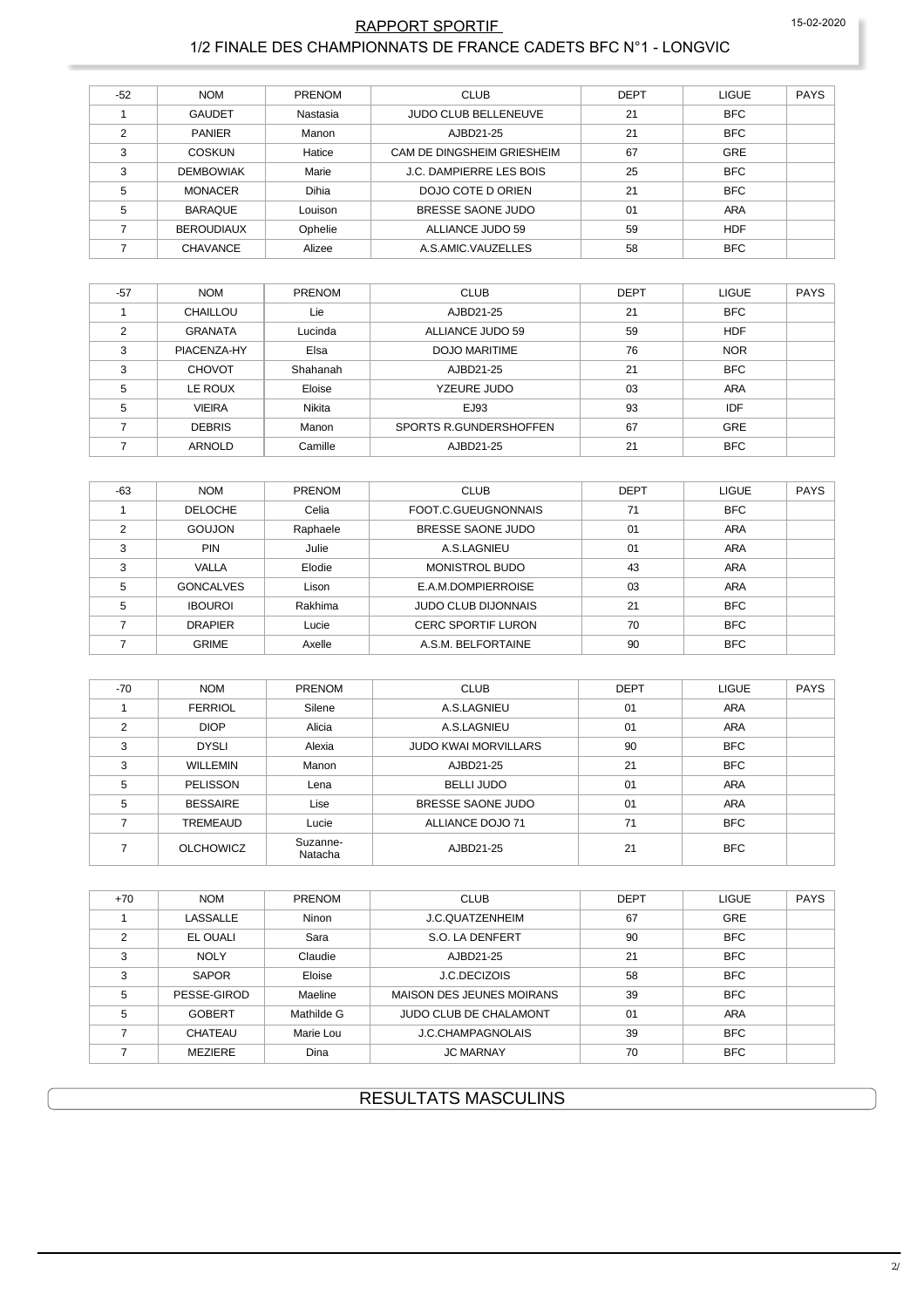#### RAPPORT SPORTIF 1/2 FINALE DES CHAMPIONNATS DE FRANCE CADETS BFC N°1 - LONGVIC

| $-46$          | <b>NOM</b>                         | <b>PRENOM</b>   | <b>CLUB</b>                       | <b>DEPT</b> | <b>LIGUE</b> | <b>PAYS</b> |
|----------------|------------------------------------|-----------------|-----------------------------------|-------------|--------------|-------------|
|                | <b>MUNOZ</b>                       | Lucien          | <b>J.C. MASEVAUX</b>              | 68          | GRE          |             |
| $\overline{2}$ | <b>GUILLEMIN</b><br><b>LABORNE</b> | David           | AJBD21-25                         | 21          | <b>BFC</b>   |             |
| 3              | SEGURA--RIERA                      | Diego           | ASV JUDO CLUB MARINES             | 95          | IDF          |             |
| 3              | CENTRELLA                          | Romain          | <b>JUDO CLUB BELLENEUVE</b>       | 21          | <b>BFC</b>   |             |
| 5              | <b>NOIRBUSSON</b>                  | Nolhan          | JUDO CLUB DE MARSANNAY LA<br>COTE | 21          | <b>BFC</b>   |             |
| 5              | <b>FLORENTINY</b>                  | Vadim           | <b>JUDO CLUB DIJONNAIS</b>        | 21          | <b>BFC</b>   |             |
|                | <b>ALLIMONIER</b>                  | <b>Baptiste</b> | YZEURE JUDO                       | 03          | <b>ARA</b>   |             |
|                | <b>SORIANO</b>                     | Matthieu        | JC KANO HUNINGUE JUDO             | 68          | <b>GRE</b>   |             |

| $-50$ | <b>NOM</b>      | <b>PRENOM</b> | <b>CLUB</b>                       | <b>DEPT</b> | <b>LIGUE</b> | <b>PAYS</b> |
|-------|-----------------|---------------|-----------------------------------|-------------|--------------|-------------|
|       | <b>COINTOT</b>  | Noah          | AJBD21-25                         | 21          | <b>BFC</b>   |             |
| ◠     | SOUILLOT        | Loic          | <b>J.C.ST MARCEL</b>              | 71          | <b>BFC</b>   |             |
| 3     | <b>FOLTZ</b>    | Thomas        | DOJO DU SAULNOIS                  | 57          | GRE          |             |
| 3     | <b>BENISID</b>  | Yanis         | AJBD21-25                         | 21          | <b>BFC</b>   |             |
| 5     | <b>AURET</b>    | William       | <b>JUDO CLUB WITTENHEIM</b>       | 68          | GRE          |             |
| 5     | <b>MARGUET</b>  | Timothe       | PROMO SPORTS BESANCON             | 25          | <b>BFC</b>   |             |
|       | MADAD           | Hamza         | <b>JUDO CLUB AUDINCOURT</b>       | 25          | <b>BFC</b>   |             |
|       | <b>SCELLERS</b> | Enzo          | <b>JC PONT SALOMON ST FERREOL</b> | 43          | <b>ARA</b>   |             |

| $-55$ | <b>NOM</b>       | <b>PRENOM</b> | <b>CLUB</b>              | <b>DEPT</b> | <b>LIGUE</b> | <b>PAYS</b> |
|-------|------------------|---------------|--------------------------|-------------|--------------|-------------|
|       | <b>PETITE</b>    | Maximilien    | AJBD21-25                | 21          | <b>BFC</b>   |             |
| ◠     | <b>DUMONT</b>    | Theo          | <b>J.C.ST POURCINOIS</b> | 03          | <b>ARA</b>   |             |
| 3     | <b>BRUT</b>      | Justin        | <b>JUDO BILLOM</b>       | 63          | <b>ARA</b>   |             |
| 3     | <b>DEHAND</b>    | Yan           | AJBD21-25                | 21          | <b>BFC</b>   |             |
| 5     | <b>BOUDEBZA</b>  | Othmane       | PROMO SPORTS BESANCON    | 25          | <b>BFC</b>   |             |
| 5     | <b>TAJ</b>       | Zouhir        | AJBD21-25                | 21          | <b>BFC</b>   |             |
|       | <b>PERRACHON</b> | Matthieu      | <b>J.C.PONTEVALLOIS</b>  | 01          | <b>ARA</b>   |             |
|       | <b>DELERUE</b>   | Jules         | A.S.LAGNIEU              | 01          | <b>ARA</b>   |             |

| -60 | <b>NOM</b>       | <b>PRENOM</b>   | <b>CLUB</b>                   | <b>DEPT</b> | <b>LIGUE</b> | <b>PAYS</b> |
|-----|------------------|-----------------|-------------------------------|-------------|--------------|-------------|
|     | <b>GUERRACHE</b> | <b>Marius</b>   | <b>STRASBOURG UNIV.CLUB</b>   | 67          | GRE          |             |
| ◠   | CARDAIRE         | Francisque      | ASSOCIATION JUDO LOIRE        | 42          | ARA          |             |
| 3   | <b>PICHON</b>    | Loan            | A.S.M. BELFORTAINE            | 90          | <b>BFC</b>   |             |
| 3   | <b>VUILLIER</b>  | Pierre          | AJBD21-25                     | 21          | <b>BFC</b>   |             |
| 5   | <b>THOMAS</b>    | Adrien          | JUDO JU JITSU CLUB DE PANGE L | 57          | <b>GRE</b>   |             |
| 5   | <b>PIDANCIER</b> | <b>Baptiste</b> | AJBD21-25                     | 21          | <b>BFC</b>   |             |
|     | <b>REGNAULT</b>  | Benjamin        | AJBD21-25                     | 21          | <b>BFC</b>   |             |
|     | <b>SIMON</b>     | <b>Nicolas</b>  | AJBD21-25                     | 21          | <b>BFC</b>   |             |

| -66 | <b>NOM</b>       | <b>PRENOM</b> | <b>CLUB</b>                  | <b>DEPT</b> | <b>LIGUE</b> | <b>PAYS</b> |
|-----|------------------|---------------|------------------------------|-------------|--------------|-------------|
|     | <b>POYARD</b>    | Matteo        | PROMO SPORTS BESANCON        | 25          | <b>BFC</b>   |             |
| ◠   | <b>DUSEHU</b>    | Nathan        | LE DOJO ALTKIRCH             | 68          | <b>GRE</b>   |             |
| 3   | <b>SKOWRONEK</b> | Virgile       | AJBD21-25                    | 21          | <b>BFC</b>   |             |
| 3   | <b>BEN AOUN</b>  | <b>Bilel</b>  | STADE OLYMP GIVORS           | 69          | ARA          |             |
| 5   | <b>GANSTER</b>   | Anatole       | AJBD21-25                    | 21          | <b>BFC</b>   |             |
| 5   | <b>RUPP</b>      | Antoine       | AJBD21-25                    | 21          | <b>BFC</b>   |             |
|     | <b>POTTIEZ</b>   | Quentin       | <b>JUDO BILLOM</b>           | 63          | <b>ARA</b>   |             |
|     | <b>MOSSER</b>    | Damien        | <b>JC KANO HUNINGUE JUDO</b> | 68          | <b>GRE</b>   |             |